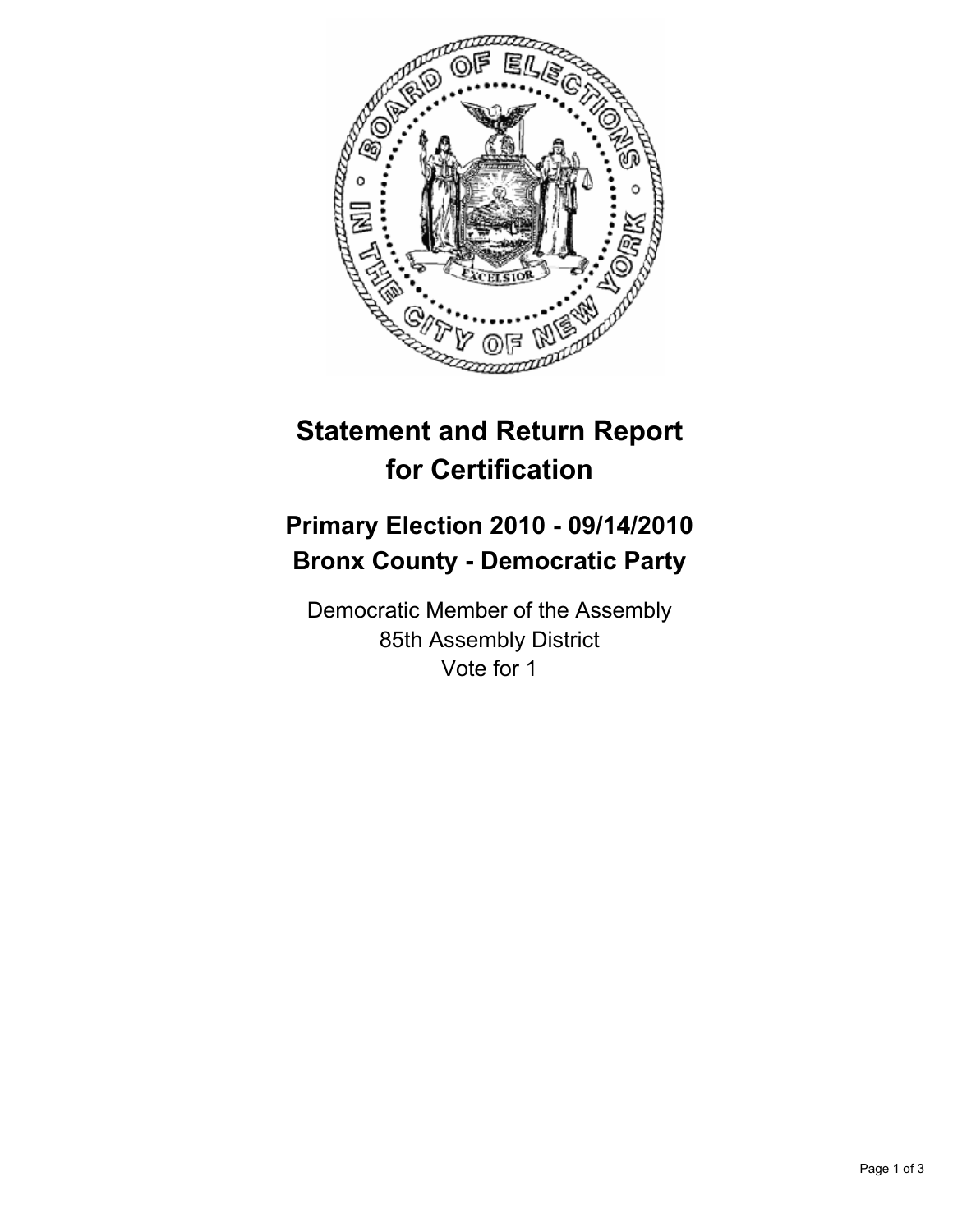

## **Assembly District 85**

| <b>PUBLIC COUNTER</b>        | 4,579          |
|------------------------------|----------------|
| <b>EMERGENCY</b>             | 3              |
| ABSENTEE/MILITARY            | 76             |
| <b>AFFIDAVIT</b>             | 67             |
| <b>MARCOS A CRESPO</b>       | 2,858          |
| <b>ISRAEL CRUZ</b>           | 1,003          |
| DOROTHY HASHEAD (WRITE-IN)   | 1              |
| ERIC SCHNEIDERMAN (WRITE-IN) | 1              |
| I CRUZ (WRITE-IN)            | 1              |
| JOSEPH BUT (WRITE-IN)        | 1              |
| L.R. SEPULVEDA (WRITE-IN)    | 1              |
| LUIS R. SEPULVAD (WRITE-IN)  | 1              |
| LUIS R. SEPULVEDA (WRITE-IN) | $\overline{2}$ |
| LUIS SEPULVED (WRITE-IN)     | $\overline{2}$ |
| LUIS SEPULVEDA (WRITE-IN)    | $\overline{c}$ |
| LUIS SEPULVELDA (WRITE-IN)   | 1              |
| LUIS SEPULVEPA (WRITE-IN)    | 1              |
| LUIS SUPELELDA (WRITE-IN)    | 1              |
| MATTHEW SHUFFLER (WRITE-IN)  | 1              |
| PETER RIVERA (WRITE-IN)      | 1              |
| SEPULVEDA (WRITE-IN)         | 3              |
| SOME ONE ELSE (WRITE-IN)     | 1              |
| WALTER CLARK (WRITE-IN)      | 1              |
| <b>Total Votes</b>           | 3,883          |